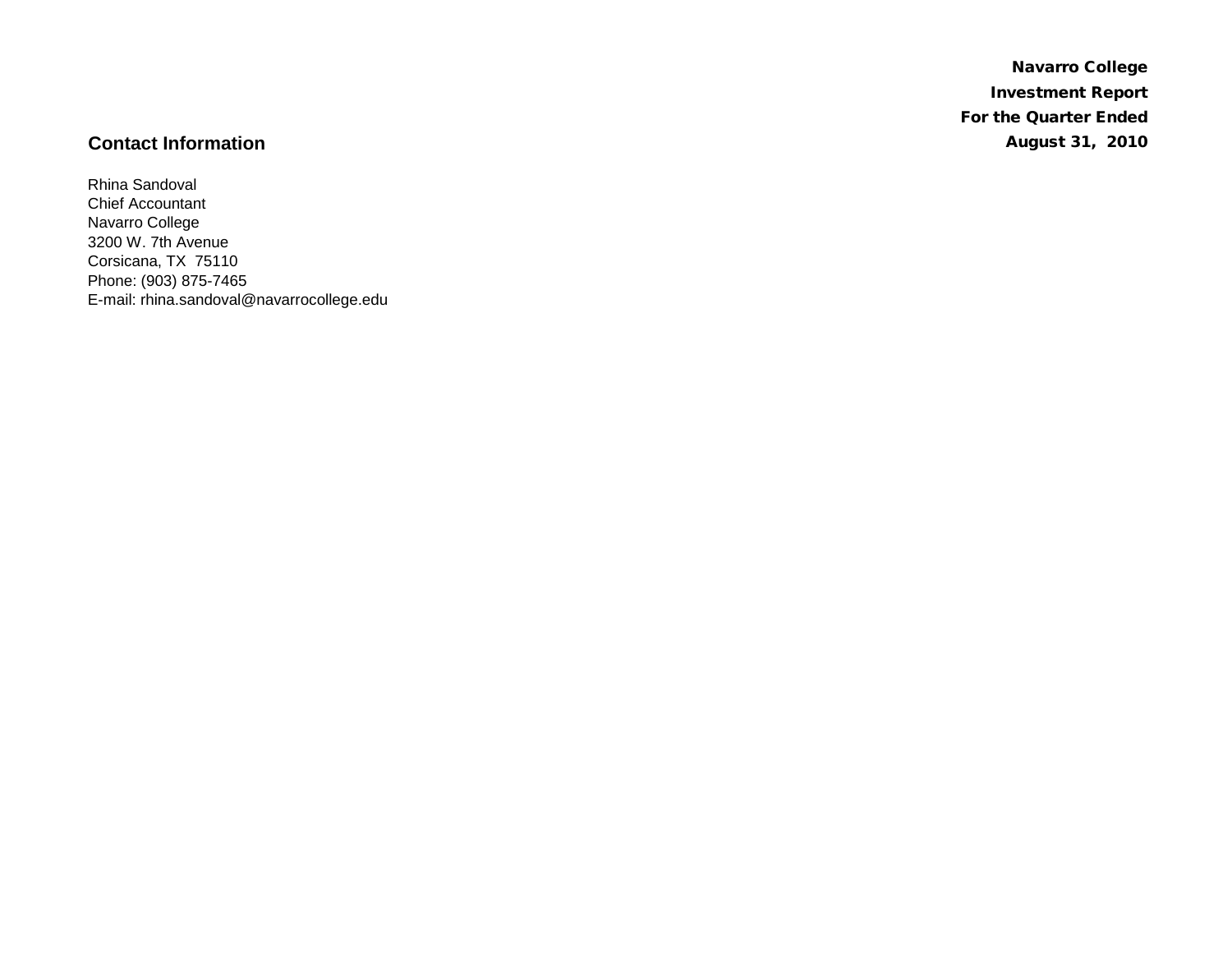# NAVARRO COLLEGE INVESTMENT REPORT FOR THE QUARTER ENDED AUGUST 31, 2010

| <b>TYPE OF INVESTMENT</b>                                                                                          | <b>BEGINNING</b><br><b>BOOK VALUE</b><br>05/31/10 | <b>ADDITIONS/</b><br><b>CHANGES</b><br><b>FOR PERIOD</b> | <b>ENDING</b><br><b>BOOK VALUE</b><br>08/31/10 | <b>BEGINNING</b><br><b>MARKET VALUE</b><br>05/31/10 | <b>ENDING</b><br><b>MARKET VALUE</b><br>08/31/10 |
|--------------------------------------------------------------------------------------------------------------------|---------------------------------------------------|----------------------------------------------------------|------------------------------------------------|-----------------------------------------------------|--------------------------------------------------|
| <b>Certificates of Deposit</b>                                                                                     |                                                   |                                                          |                                                |                                                     |                                                  |
| Citizens National Bank-Henderson CD #677159 (Schol)<br>Due 08/01/2011 @ 2.100% Rate<br>Purchased 08/01/2009        | 250,000.00                                        |                                                          | 250,000.00                                     | 254,358.22                                          | 250,431.51                                       |
| State Farm - CD #1019063147 (Aux)<br>Due 10/01/2010 @1.450% Rate<br>Purchased 10/01/2009                           | 100,000.00                                        |                                                          | 100,000.00                                     | 100,966.29                                          | 101,333.41                                       |
| First Bank & Trust Co. - CD #5006220 (E&G)<br>Due 10/18/2010 @2.200% Rate<br>Purchased 10/18/2009                  | 100,000.00                                        |                                                          | 100,000.00                                     | 101,356.16                                          | 101,910.68                                       |
| Prosperity Bank - CD #730010417 (Plant)<br>Due 09/02/2010 @ .800% Rate<br>Purchased 03/02/2010                     | 3,000,000.00                                      |                                                          | 3,000,000.00                                   | 3,005,917.81                                        | 3,011,967.12                                     |
| Prosperity Bank - CD #730010470 (E&G)<br>Due 09/04/2010 @ .800% Rate<br>Purchased 03/04/2010                       | 1,500,000.00                                      |                                                          | 1,500,000.00                                   | 1,502,893.15                                        | 1,505,917.81                                     |
| Prosperity Bank - CD #730010472 (E&G)<br>Due 10/09/2010 @ .800% Rate<br>Purchased 04/09/2010                       | 1,000,000.00                                      |                                                          | 1,000,000.00                                   | 1,001,139.73                                        | 1,003,156.16                                     |
| Prosperity Bank - CD #730010473 (Agency)<br>Due 04/09/2011 @ 1.100% Rate<br>Purchased 04/09/2010                   | 100,000.00                                        |                                                          | 100,000.00                                     | 100,156.71                                          | 100,433.97                                       |
| Prosperity Bank - CD #730010475 (Schol)<br>Due 04/09/2011 @1.100% Rate<br>Purchased 04/09/2010                     | 510,000.00                                        |                                                          | 510,000.00                                     | 510,799.23                                          | 512,213.26                                       |
| Community National Bank & Trust of TX - CD #1121587 (Schol)<br>Due 01/18/2012 @1.190% Rate<br>Purchased 07/18/2010 |                                                   | 640,000.00                                               | 640,000.00                                     |                                                     | 640,918.09                                       |
| Community National Bank & Trust of TX - CD #1141420 (E&G)<br>Due 08/28/2012 @ 1.000% Rate<br>Purchased 08/28/2010  |                                                   | 1,500,000.00                                             | 1,500,000.00                                   |                                                     | 1,500,123.29                                     |
| Community National Bank & Trust of TX - CD #1121587 (Schol)<br>Due 07/18/2010 @1.690% Rate<br>Purchased 01/18/2009 | 640,000.00                                        | (640,000.00)                                             |                                                | 652,090.21                                          |                                                  |
| Community National Bank & Trust of TX - CD #1120322 (E&G)<br>Due 08/28/2010 @ .250% Rate<br>Purchased 02/28/2010   | 1,500,000.00                                      | (1,500,000.00)                                           |                                                | 1,500,945.21                                        |                                                  |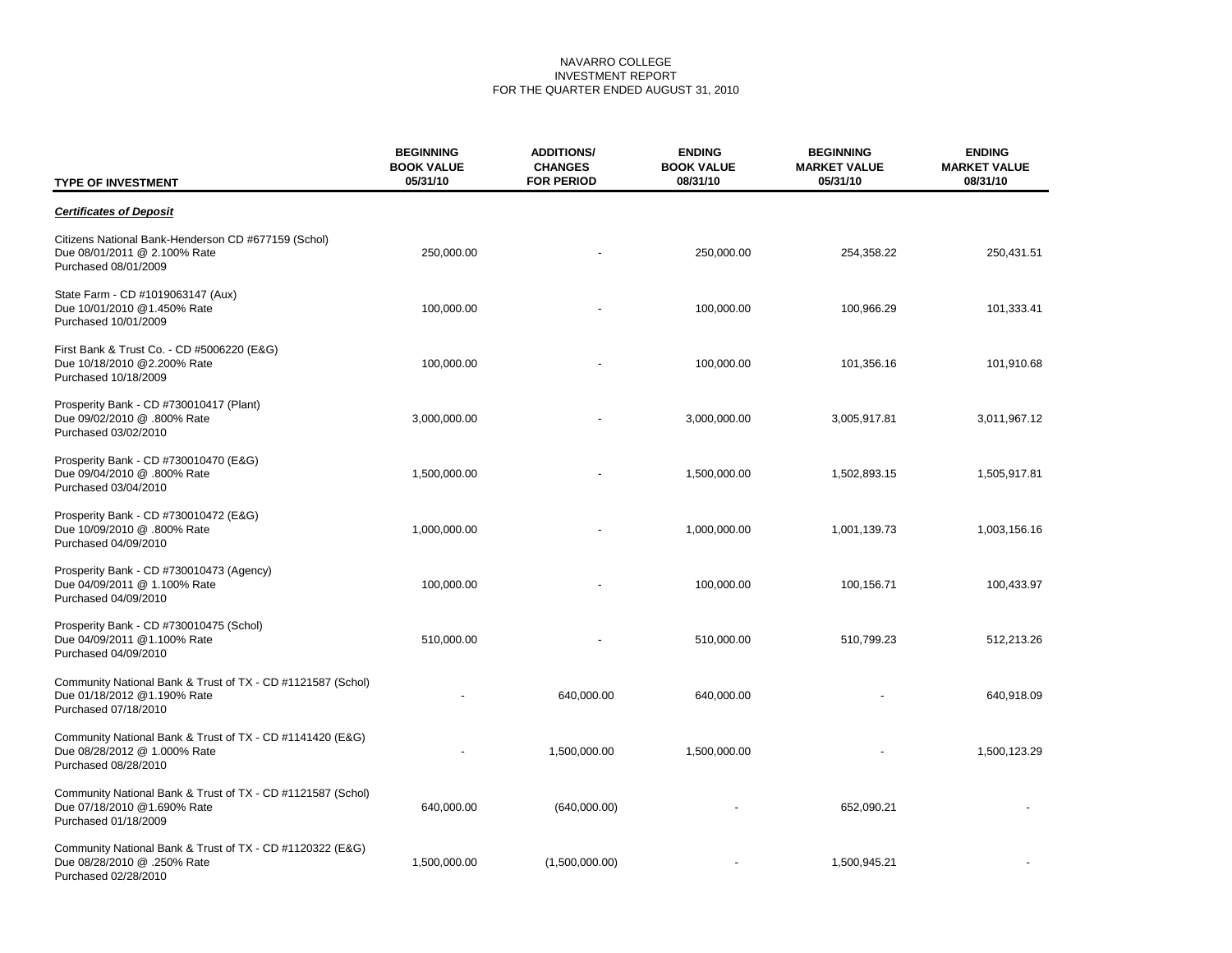## NAVARRO COLLEGE INVESTMENT REPORT FOR THE QUARTER ENDED AUGUST 31, 2010

| <b>TYPE OF INVESTMENT</b>                |              | <b>BEGINNING</b><br><b>BOOK VALUE</b><br>05/31/10 |      | <b>ADDITIONS/</b><br><b>CHANGES</b><br><b>FOR PERIOD</b> | <b>ENDING</b><br><b>BOOK VALUE</b><br>08/31/10 |      | <b>BEGINNING</b><br><b>MARKET VALUE</b><br>05/31/10 |      | <b>ENDING</b><br><b>MARKET VALUE</b><br>08/31/10 |
|------------------------------------------|--------------|---------------------------------------------------|------|----------------------------------------------------------|------------------------------------------------|------|-----------------------------------------------------|------|--------------------------------------------------|
|                                          | Subtotal     | 8,700,000.00                                      | \$   | 0.00                                                     | \$<br>8,700,000.00                             | -\$  | 8,730,622.72                                        | - \$ | 8,728,405.30                                     |
|                                          |              |                                                   |      |                                                          |                                                |      |                                                     |      |                                                  |
| <b>U.S. Government Agency Securities</b> |              |                                                   |      |                                                          |                                                |      |                                                     |      |                                                  |
|                                          |              | $\overline{\phantom{a}}$                          |      | $\sim$                                                   | $\blacksquare$                                 |      | $\overline{\phantom{a}}$                            |      | $\overline{\phantom{a}}$                         |
|                                          | Subtotal     | 0.00                                              | - 56 | ٠                                                        | \$<br>0.00                                     | - \$ | 0.00                                                | -\$  | 0.00                                             |
|                                          |              | 0.00                                              |      |                                                          |                                                |      |                                                     |      |                                                  |
|                                          | <b>TOTAL</b> | \$<br>8,700,000.00                                | \$   | 0.00                                                     | \$<br>8,700,000.00 \$                          |      | 8,730,622.72 \$                                     |      | 8,728,405.30                                     |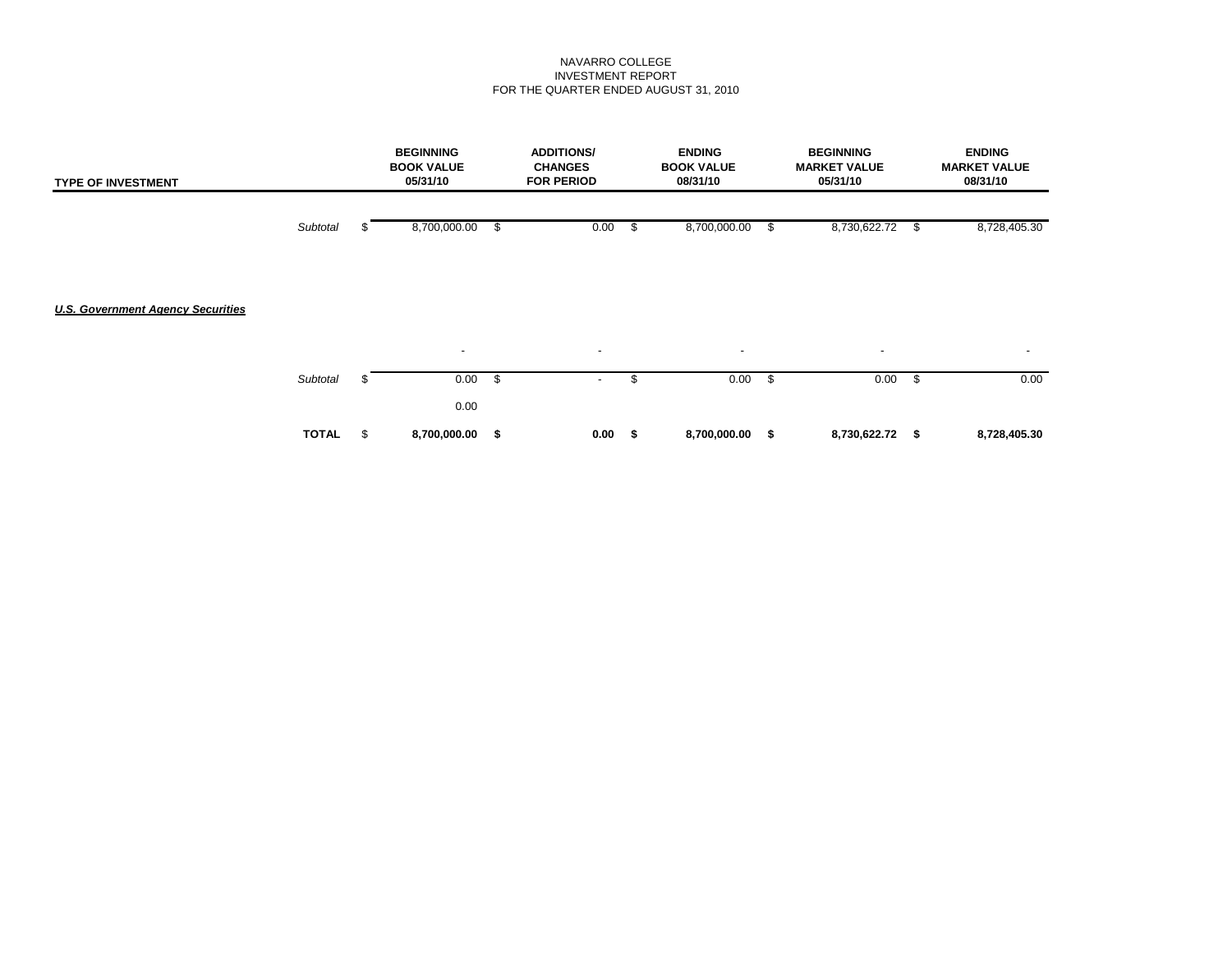# NAVARRO COLLEGE INVESTMENT REPORT RECAP FOR THE QUARTER ENDED AUGUST 31, 2010

| <b>TYPE OF INVESTMENT</b>                                                    |     | <b>ENDING</b><br><b>BOOK VALUE</b><br>08/31/2010 | <b>Educational and</b><br><b>General Fund</b> | <b>Debt Service</b><br>Fund | Auxiliary<br>Fund | Agency<br>Fund | Plant<br><b>Fund</b> | <b>Student</b><br><b>Financial</b><br><b>Aid Fund</b> |
|------------------------------------------------------------------------------|-----|--------------------------------------------------|-----------------------------------------------|-----------------------------|-------------------|----------------|----------------------|-------------------------------------------------------|
| First Bank & Trust Co. - CD #5006220                                         |     | 100,000.00                                       | 100,000.00                                    |                             |                   |                |                      |                                                       |
| Community National Bank & Trust of TX - CD #1141420                          |     | 1,500,000.00                                     | 1,500,000.00                                  |                             |                   |                |                      |                                                       |
| Community National Bank & Trust of TX - CD #1121587                          |     | 640,000.00                                       |                                               |                             |                   |                |                      | 640,000.00                                            |
| Citizens National Bank - CD #677159                                          |     | 250,000.00                                       |                                               |                             |                   |                |                      | 250,000.00                                            |
| State Farm - CD #1019063147                                                  |     | 100,000.00                                       |                                               |                             | 100,000.00        |                |                      |                                                       |
| Prosperity Bank-CD#730010417                                                 |     | 3,000,000.00                                     |                                               |                             |                   |                | 3,000,000.00         |                                                       |
| Prosperity Bank-CD#730010470                                                 |     | 1,500,000.00                                     | 1,500,000.00                                  |                             |                   |                |                      |                                                       |
| Prosperity Bank-CD#730010472                                                 |     | 1,000,000.00                                     | 1,000,000.00                                  |                             |                   |                |                      |                                                       |
| Prosperity Bank-CD#730010473                                                 |     | 100,000.00                                       |                                               |                             |                   | 100,000.00     |                      |                                                       |
| Prosperity Bank-CD#730010475                                                 |     | 510,000.00                                       |                                               |                             |                   |                |                      | 510,000.00                                            |
|                                                                              | -\$ | 8,700,000.00 \$                                  | 4,100,000.00 \$                               | $0.00$ \$                   | 100,000.00 \$     | 100,000.00 \$  | 3,000,000.00 \$      | 1,400,000.00                                          |
| August 31, 2010 Benchmark Rates:                                             |     |                                                  |                                               |                             |                   |                |                      |                                                       |
| <b>TexStar Local Government Investment Service</b>                           |     | 0.2153%                                          |                                               |                             |                   |                |                      |                                                       |
| Rates and market values are from the August 31, 2010 The Wall Street Journal |     |                                                  |                                               |                             |                   |                |                      |                                                       |
| <b>Federal Funds Rate</b>                                                    |     | 0.2000%                                          |                                               |                             |                   |                |                      |                                                       |
| Merrill Lynch Ready Assets Trust                                             |     | 0.0200%                                          |                                               |                             |                   |                |                      |                                                       |
| Treasury Bill - 26 weeks                                                     |     | 0.1900%                                          |                                               |                             |                   |                |                      |                                                       |
| Certificates of Deposit - Six Months                                         |     | 0.5800%                                          |                                               |                             |                   |                |                      |                                                       |

We, the investment officers of Navarro College District, swear that, to the best of our knowledge, this report displays Navarro College's investment portfolio as of August 31, 2010. We further swear that transactions invol investment portfolio are in compliance with Navarro College's Investment Policy and Strategy and the provisions of the Public Funds Investment Act, Chapter 2256, and amendments of the Texas Government Code.

**Prepared by:** Date Investment Officer

Date Chief Accountant Date investment Officer

**RECAP OF INVESTMENTS BY FUND**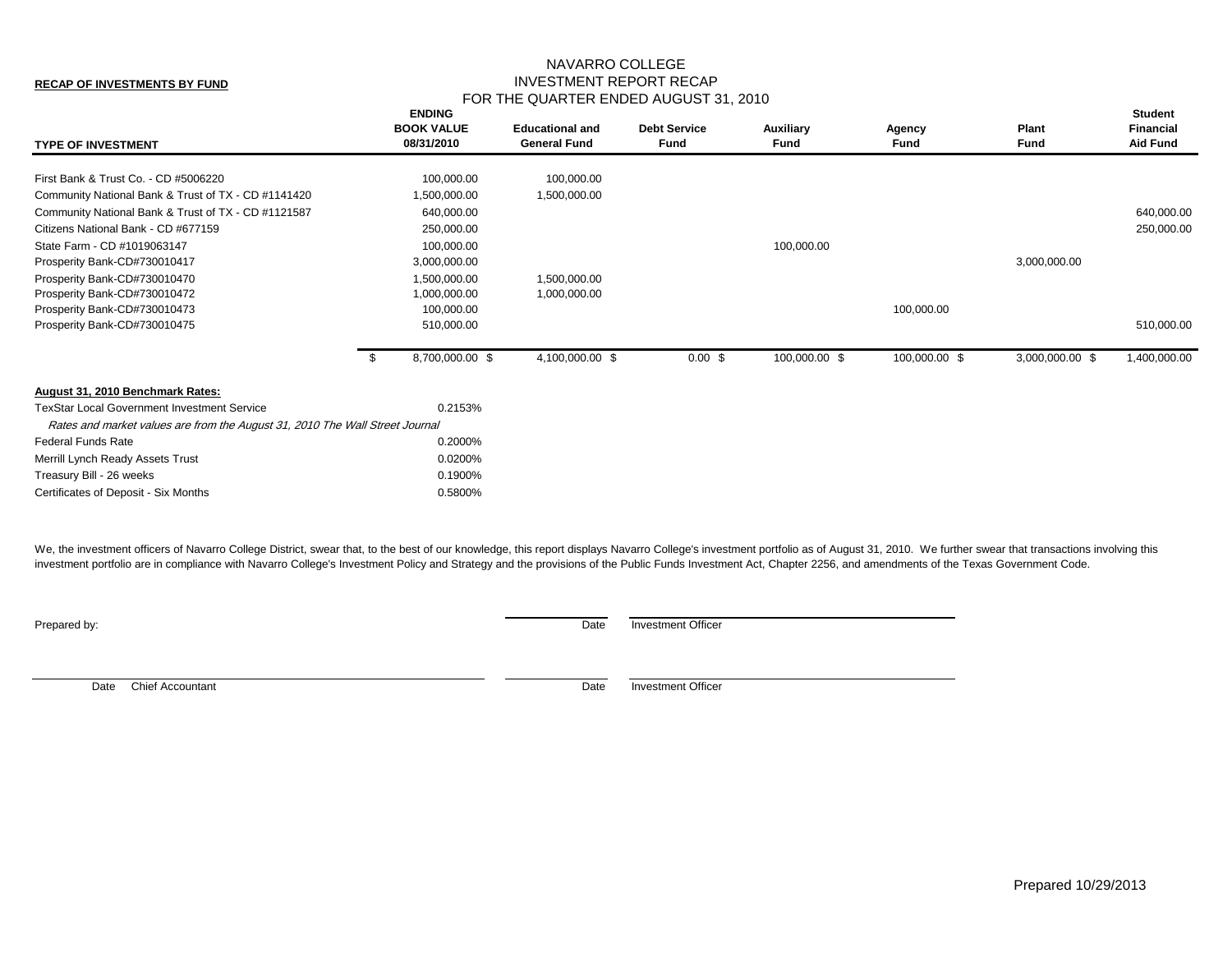# **Navarro College Investment Portfolio Maturity Schedule August 31, 2010**

| <b>MATURITY</b>    |                                  |                   |                                 |            |                          |            |   |                                 |   |                              |  |
|--------------------|----------------------------------|-------------------|---------------------------------|------------|--------------------------|------------|---|---------------------------------|---|------------------------------|--|
| <b>Fiscal Year</b> | <b>1st Quarter</b><br>Sept - Nov |                   | <b>2nd Quarter</b><br>Dec - Feb |            | 3rd Quarter<br>Mar - May |            |   | <b>4th Quarter</b><br>Jun - Aug |   | <b>Total Amount</b>          |  |
| 2011<br>2012       | \$                               | 5,700,000.00      | \$                              | 640,000.00 | \$                       | 610,000.00 | S | 250,000.00<br>1,500,000.00      | S | 6,560,000.00<br>2,140,000.00 |  |
| <b>Total</b>       | \$                               | $5,700,000.00$ \$ |                                 | 640,000.00 | \$                       | 610,000.00 |   | $1,750,000.00$ \$               |   | 8,700,000.00                 |  |